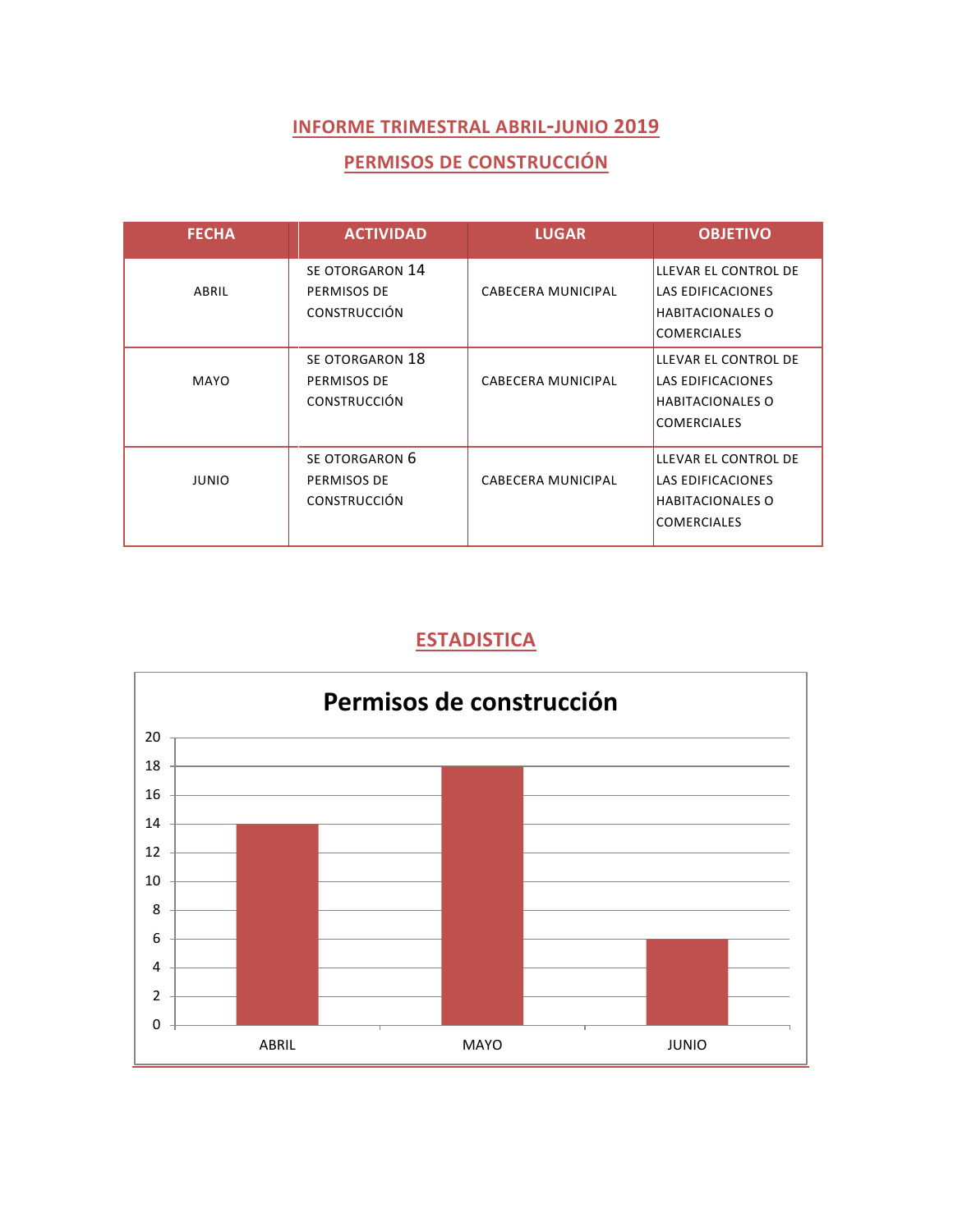#### **PERMISOS DE SUBDIVISIÓN**

| <b>FECHA</b> | <b>ACTIVIDAD</b>                                    | <b>LUGAR</b>                               | <b>OBJETIVO</b>                                                                           |
|--------------|-----------------------------------------------------|--------------------------------------------|-------------------------------------------------------------------------------------------|
| ABRIL        | SE OTORGARON 6<br>PERMISOS DE<br><b>SUBDIVISIÓN</b> | CABECERA MUNICIPAL Y<br><b>COMUNIDADES</b> | LLEVAR EL CONTROL DE<br><b>LAS VENTAS DE</b><br><b>TERRENOS Y EL</b><br>DESARROLLO URBANO |
| <b>MAYO</b>  | SE OTORGARON 17<br>PERMISOS DE<br>SUBDIVISIÓN       | CABECERA MUNICIPAL Y<br><b>COMUNIDADES</b> | LLEVAR EL CONTROL DE<br>LAS VENTAS DE<br><b>TERRENOS Y EL</b><br>DESARROLLO URBANO        |
| <b>JUNIO</b> | SE OTORGARON 5<br>PERMISOS DE<br><b>SUBDIVISIÓN</b> | CABECERA MUNICIPAL Y<br><b>COMUNIDADES</b> | LLEVAR EL CONTROL DE<br><b>LAS VENTAS DE</b><br><b>TERRENOS Y EL</b><br>DESARROLLO URBANO |

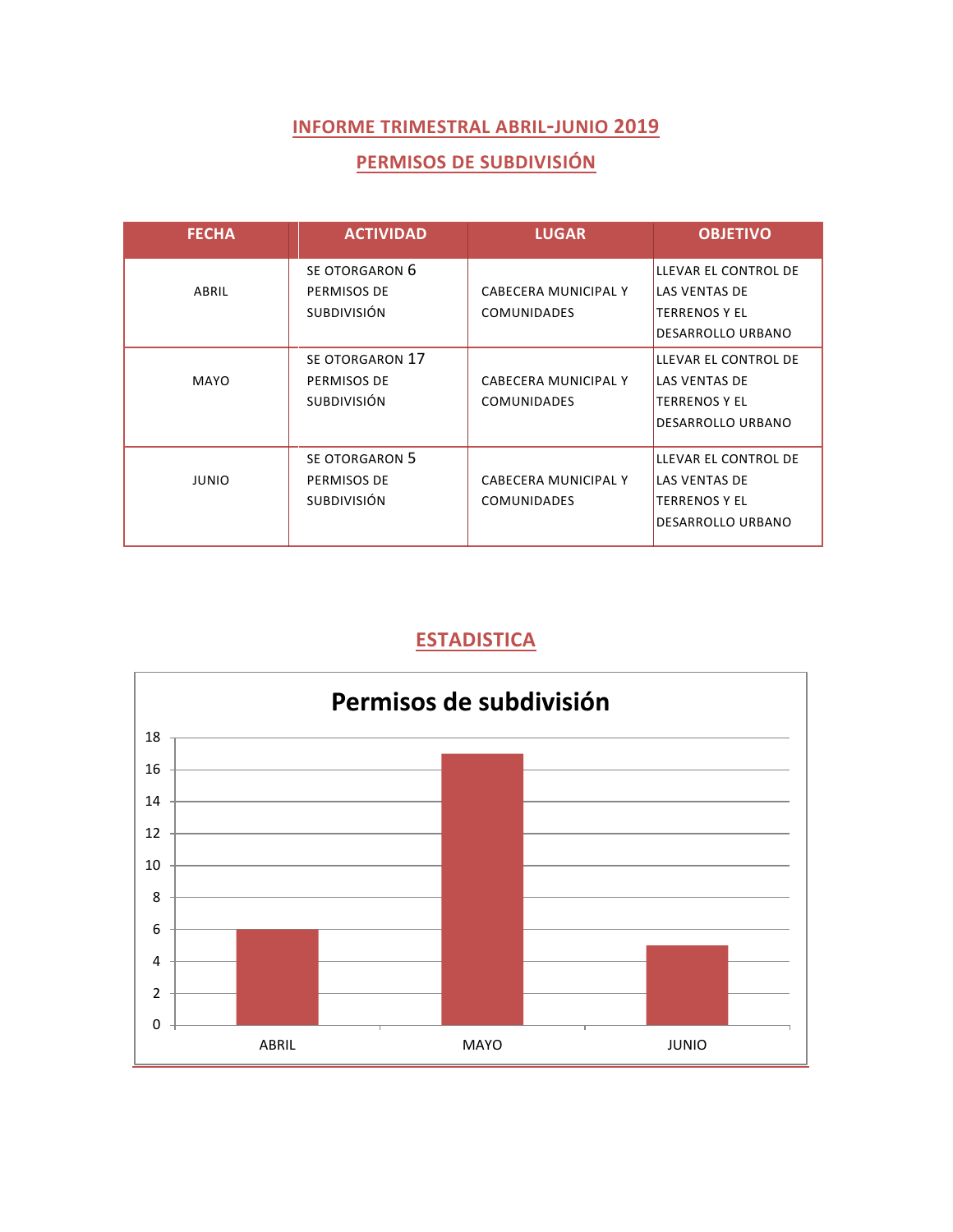#### **TALA Y PODA**

| <b>FECHA</b> | <b>ACTIVIDAD</b>                                      | <b>LUGAR</b>                               | <b>OBJETIVO</b>                                                                              |
|--------------|-------------------------------------------------------|--------------------------------------------|----------------------------------------------------------------------------------------------|
| ABRIL        | SE OTORGARON 4<br>PERMISOS DE TALA Y/O<br><b>PODA</b> | CABECERA MUNICIPAL Y<br><b>COMUNIDADES</b> | <b>EVITAR DAÑOS Y</b><br><b>AFECTACIONES A</b><br><b>CONSTRUCCIONES</b><br><b>EXISTENTES</b> |
| <b>MAYO</b>  | SE OTORGARON 6<br>PERMISOS DE TALA Y/O<br>PODA        | CABECERA MUNICIPAL Y<br><b>COMUNIDADES</b> | EVITAR DAÑOS Y<br><b>AFECTACIONES A</b><br><b>CONSTRUCCIONES</b><br><b>EXISTENTES</b>        |
| <b>JUNIO</b> | SE OTORGARON 6<br>PERMISOS DE TALA Y/O<br><b>PODA</b> | CABECERA MUNICIPAL Y<br><b>COMUNIDADES</b> | EVITAR DAÑOS Y<br><b>AFECTACIONES A</b><br><b>CONSTRUCCIONES</b><br><b>EXISTENTES</b>        |

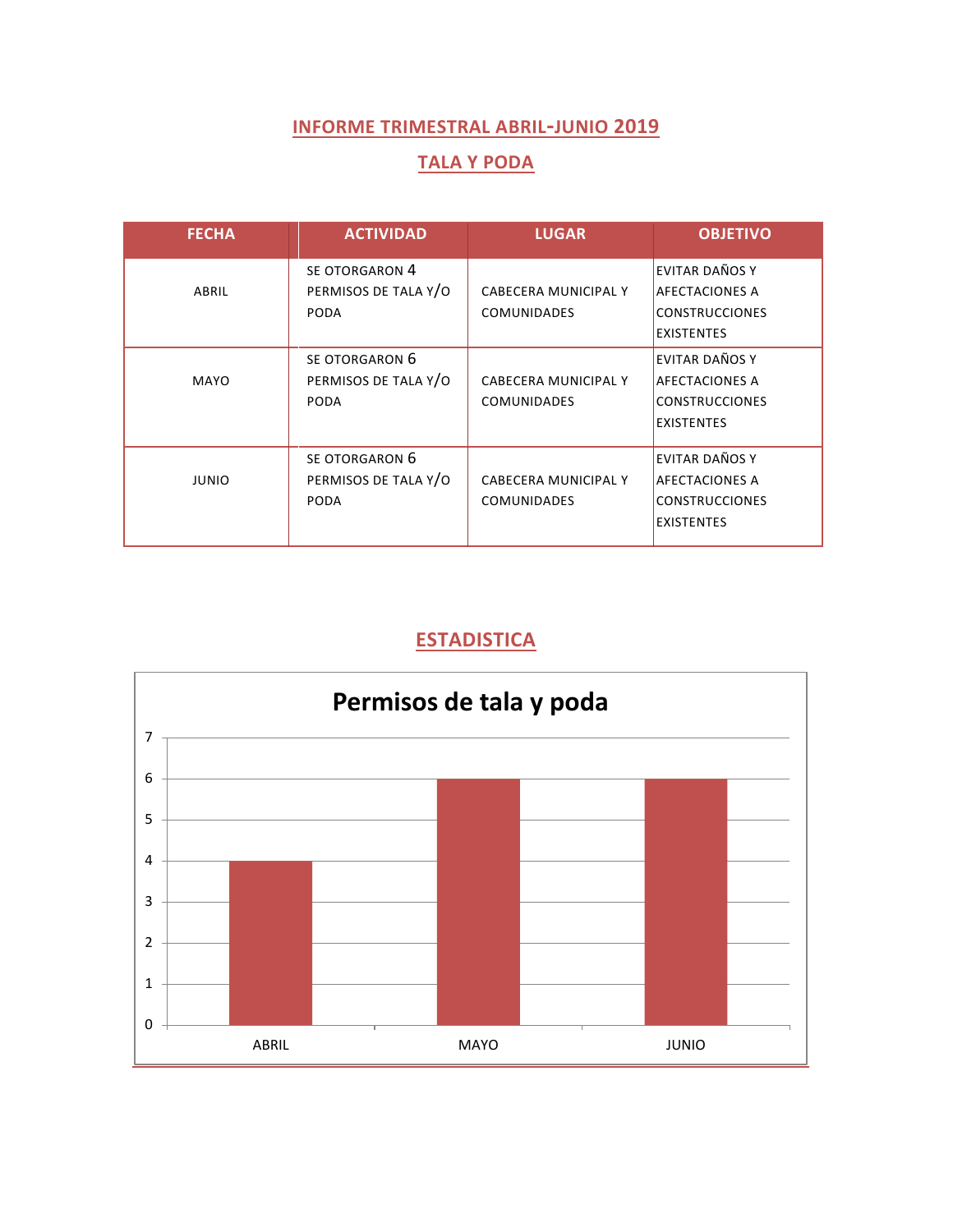#### **DICTAMEN USO DE SUELO**

| <b>FECHA</b> | <b>ACTIVIDAD</b>                                  | <b>LUGAR</b>              | <b>OBJETIVO</b>                                                                           |
|--------------|---------------------------------------------------|---------------------------|-------------------------------------------------------------------------------------------|
| ABRIL        | SE OTORGO 1<br>DICTAMEN DE USO DE<br><b>SUELO</b> | CABECERA MUNICIPAL        | LLEVAR EL CONTROL DE<br>LOS CAMBIOS QUE SE<br><b>PRETENDE DAR A CADA</b><br><b>PREDIO</b> |
| MAYO         | NO HUBO DICTÁMENES<br>DE USO DE SUELO             | CABECERA MUNICIPAL        | LLEVAR EL CONTROL DE<br>LOS CAMBIOS QUE SE<br>PRETENDE DAR A CADA<br><b>PREDIO</b>        |
| <b>JUNIO</b> | NO HUBO DICTÁMENES<br>DE USO DE SUELO             | <b>CABECERA MUNICIPAL</b> | LLEVAR EL CONTROL DE<br>LOS CAMBIOS QUE SE<br>PRETENDE DAR A CADA<br><b>PREDIO</b>        |

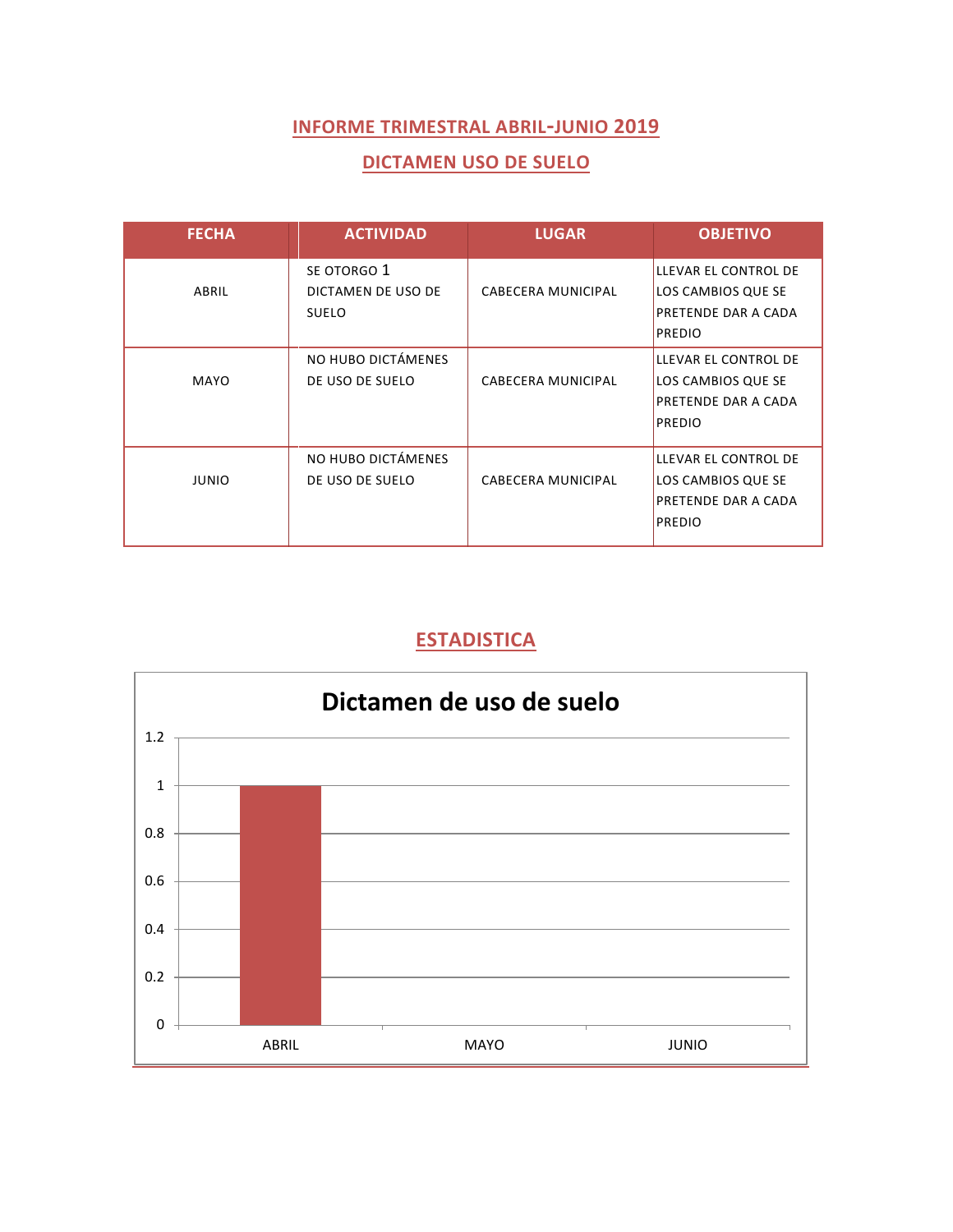## **ALINEAMIENTO Y NÚMERO OFICIAL**

| <b>FECHA</b> | <b>ACTIVIDAD</b>       | <b>LUGAR</b>              | <b>OBJETIVO</b>            |
|--------------|------------------------|---------------------------|----------------------------|
|              | SE OTORGO 1            |                           | LLEVAR EL CONTROL DE       |
| ABRIL        | <b>ALINEAMIENTO Y</b>  | CABECERA MUNICIPAL        | LA NOMENCLATURA Y          |
|              | NÚMERO OFICIAL         |                           | <b>TENER EL DESARROLLO</b> |
|              |                        |                           | DE LA CIUDAD DE UNA        |
|              |                        |                           | <b>MANERA ORDENADA</b>     |
|              | NO HUBO                |                           | LLEVAR EL CONTROL DE       |
| MAYO         | <b>ALINEAMIENTOS Y</b> | CABECERA MUNICIPAL        | LA NOMENCLATURA Y          |
|              | NÚMEROS OFICIALES      |                           | <b>TENER EL DESARROLLO</b> |
|              |                        |                           | DE LA CIUDAD DE UNA        |
|              |                        |                           | <b>MANERA ORDENADA</b>     |
|              | NO HUBO                |                           | LLEVAR EL CONTROL DE       |
| <b>JUNIO</b> | <b>ALINEAMIENTOS Y</b> | <b>CABECERA MUNICIPAL</b> | LA NOMENCLATURA Y          |
|              | NÚMEROS OFICIALES      |                           | TENER EL DESARROLLO        |
|              |                        |                           | DE LA CIUDAD DE UNA        |
|              |                        |                           | <b>MANERA ORDENADA</b>     |

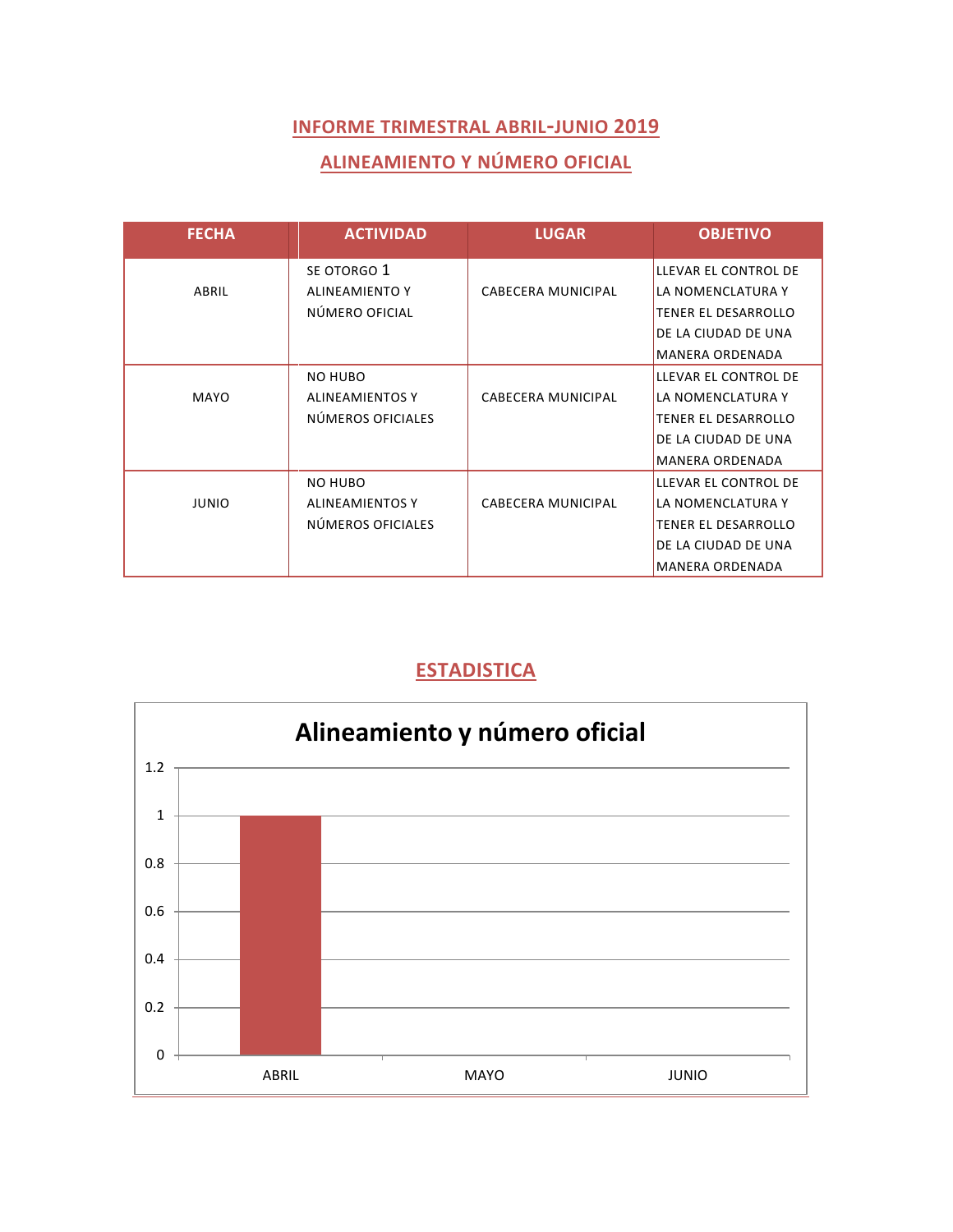# **OBRAS PÚBLICAS**

| <b>FECHA</b> | <b>ACTIVIDAD</b>                                                                                                                                                                                                                                                                                                                                                                      | <b>LUGAR</b>                                                    | <b>OBJETIVO</b>                                                                                                                                                                                |
|--------------|---------------------------------------------------------------------------------------------------------------------------------------------------------------------------------------------------------------------------------------------------------------------------------------------------------------------------------------------------------------------------------------|-----------------------------------------------------------------|------------------------------------------------------------------------------------------------------------------------------------------------------------------------------------------------|
| ABRIL        | SE INICIO OBRA DE<br>TANQUE SÉPTICO EN EL<br>ROSARIO, BALIZAMIENTO<br>DE CAMELLONES, PISTA<br>DE ATLETISMO EN<br>UNIDAD DE MARAVILLAS,<br><b>MANO DE OBRA A</b><br><b>DIVERSAS ESCUELAS E</b><br><b>INSTITUCIONES</b>                                                                                                                                                                 | CABECERA MUNICIPAL,                                             | DESARROLLAR, APOYAR,<br>GESTIONAR, CONSTRUIR,<br>REHABILITAR Y MEJORAR<br>LA CALIDAD DE VIDA Y<br>LOS SERVICIOS BÁSICOS,<br>SOCIALES Y DE<br>COMUNICACIÓN DE LA<br>POBLACIÓN EN GENERAL        |
| MAYO         | SE INSTALO BARANDAL<br>DE PROTECCIÓN EN<br>PUENTE CALLE JUÁREZ,<br><b>SE INSTALARON</b><br>PORTERÍAS EN<br>BUENAVISTA, SE INSTALO<br><b>REJILLA EN CALLE</b><br>MORELOS, SE<br><b>CONSTRUYO BARDA EN</b><br>ESC. SEC. TEOCALLITZIN,<br><b>HABILITACIÓN DE</b><br><b>CENTRO CULTURAL EL</b><br>ROSARIO, MANO DE<br><b>OBRA A DIVERSAS</b><br><b>ESCUELAS E</b><br><b>INSTITUCIONES</b> | CABECERA MUNICIPAL                                              | DESARROLLAR, APOYAR,<br>GESTIONAR, CONSTRUIR,<br>REHABILITAR Y MEJORAR<br>LA CALIDAD DE VIDA Y<br>LOS SERVICIOS BÁSICOS,<br>SOCIALES Y DE<br>COMUNICACIÓN DE LA<br>POBLACIÓN EN GENERAL        |
| <b>JUNIO</b> | ELECTRIFICACIÓN CON<br>LÍNEA SECUNDARIA A<br>KÍNDER ROSAURA<br>ZAPATA Y CENTRO DE<br>SALUD OSTOTÁN,<br>REHABILITACIÓN DE<br><b>BANQUETAS EN CALLE</b><br>HIDALGO, MANO DE<br><b>OBRA A DIVERSAS</b><br><b>ESCUELAS E</b><br><b>INSTITUCIONES</b>                                                                                                                                      | CABECERA MUNICIPAL Y<br>OSTOTÁN, TEOCALTICHE,<br><b>JALISCO</b> | DESARROLLAR, APOYAR,<br>GESTIONAR, CONSTRUIR,<br><b>REHABILITAR Y MEJORAR</b><br>LA CALIDAD DE VIDA Y<br>LOS SERVICIOS BÁSICOS,<br>SOCIALES Y DE<br>COMUNICACIÓN DE LA<br>POBLACIÓN EN GENERAL |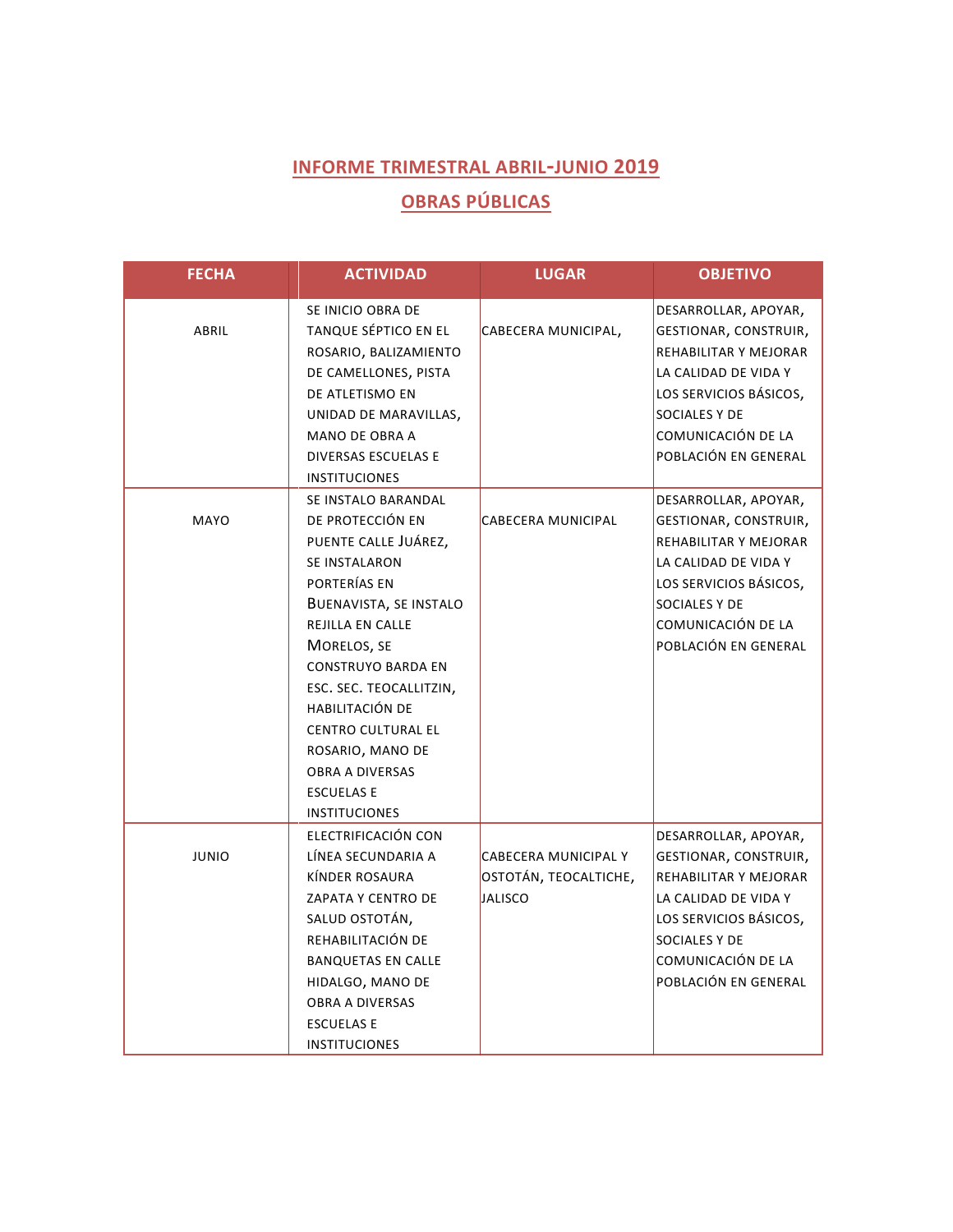#### **CAMINOS RURALES**

| <b>FECHA</b> | <b>ACTIVIDAD</b>                                                                        | <b>LUGAR</b>       | <b>OBJETIVO</b>                                                                                                                                                              |
|--------------|-----------------------------------------------------------------------------------------|--------------------|------------------------------------------------------------------------------------------------------------------------------------------------------------------------------|
| ABRIL        | SE REHABILITO CAMINO<br>VILLA DE ORNELAS-SAN<br>SEBASTIÁN                               | CABECERA MUNICIPAL | LOGRAR QUE SE<br><b>REDUZCAN TIEMPOS Y</b><br><b>GASTOS A LOS</b><br><b>HABITANTES DE LAS</b><br>COMUNIDADES, AL<br><b>TRASLADAR LA</b><br>PRODUCCIÓN AGRÍCOLA<br>Y GANADERA |
| MAYO         | SE APOYO CON<br>MAQUINARIA PARA<br><b>MANTENIMIENTO DE</b><br><b>BASURERO MUNICIPAL</b> | CABECERA MUNICIPAL |                                                                                                                                                                              |
| <b>JUNIO</b> | SE APOYO CON<br>MAQUINARIA PARA<br><b>MANTENIMIENTO DE</b><br><b>BASURERO MUNICIPAL</b> | CABECERA MUNICIPAL |                                                                                                                                                                              |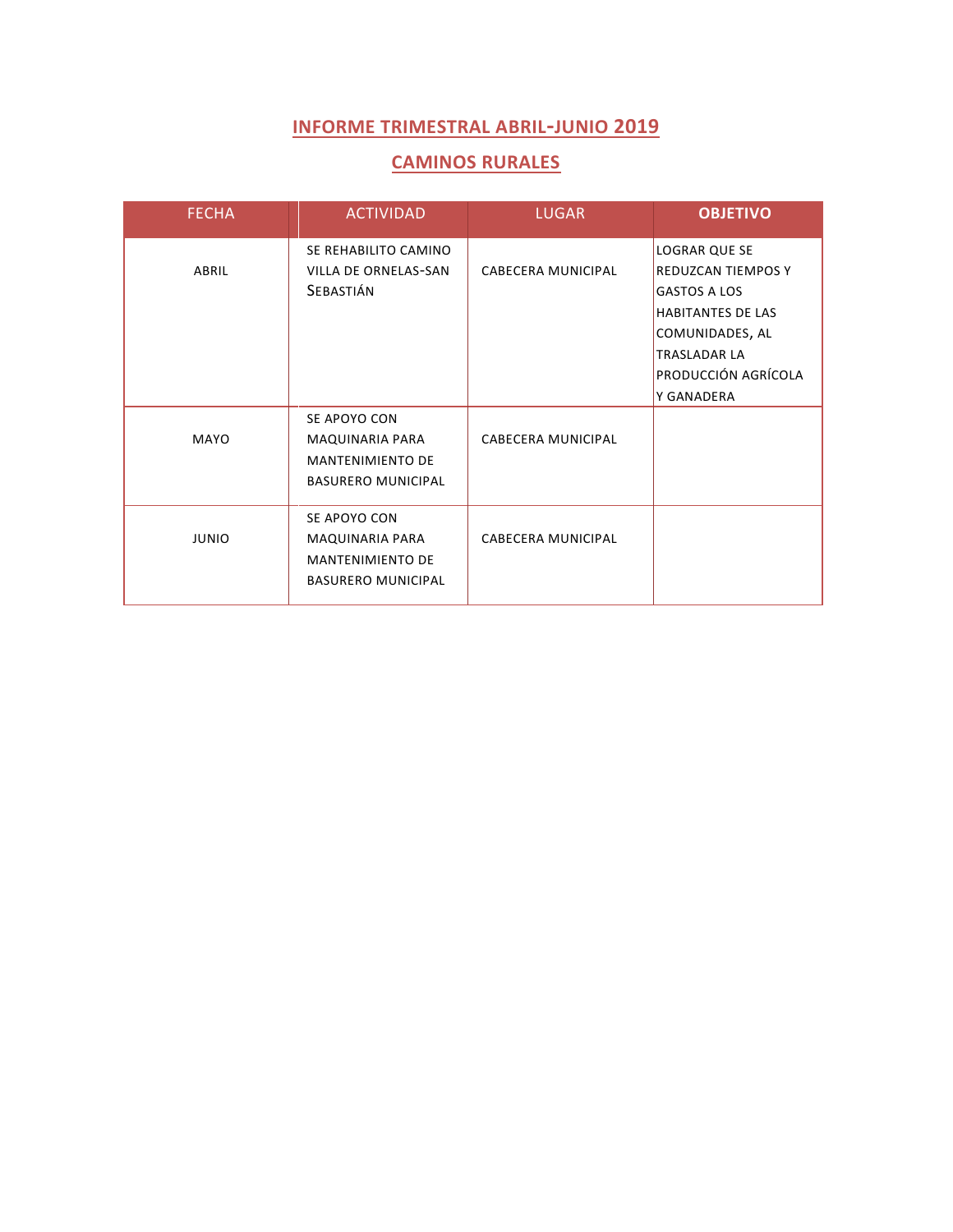## **ALUMBRADO PÚBLICO**

| <b>FECHA</b> | <b>ACTIVIDAD</b>                                                                                                                                                   | <b>LUGAR</b>                                | <b>OBJETIVO</b>                                                  |
|--------------|--------------------------------------------------------------------------------------------------------------------------------------------------------------------|---------------------------------------------|------------------------------------------------------------------|
| ABRIL        | SE DIO MANTENIMIENTO<br>A 180 LUMINARIAS, SE<br><b>INSTALARON 11</b><br>LUMINARIAS NUEVAS,<br>INSTALACIÓN DE<br><b>REFLECTORES EN</b><br><b>CANCHAS DEPORTIVAS</b> | CABECERA MUNICIPAL, Y<br><b>COMUNIDADES</b> | <b>TENER BUENA</b><br>ILUMINACIÓN EN TODO<br><b>EL MUNICIPIO</b> |
| MAYO         | SE DIO MANTENIMIENTO<br>A 241 LUMINARIAS, SE<br><b>INSTALARON 21</b><br><b>LUMINARIAS NUEVAS</b>                                                                   | CABECERA MUNICIPAL Y<br><b>COMUNIDADES</b>  | <b>TENER BUENA</b><br>ILUMINACIÓN EN TODO<br>EL MUNICIPIO        |
| <b>JUNIO</b> | SE DIO MANTENIMIENTO<br>A 219 LUMINARIAS, SE<br><b>INSTALARON 8</b><br><b>LUMINARIAS NUEVAS Y</b><br><b>REFLECTORES</b>                                            | CABECERA MUNICIPAL Y<br><b>COMUNIDADES</b>  | <b>TENER BUENA</b><br>ILUMINACIÓN EN EL<br><b>MUNICIPIO</b>      |

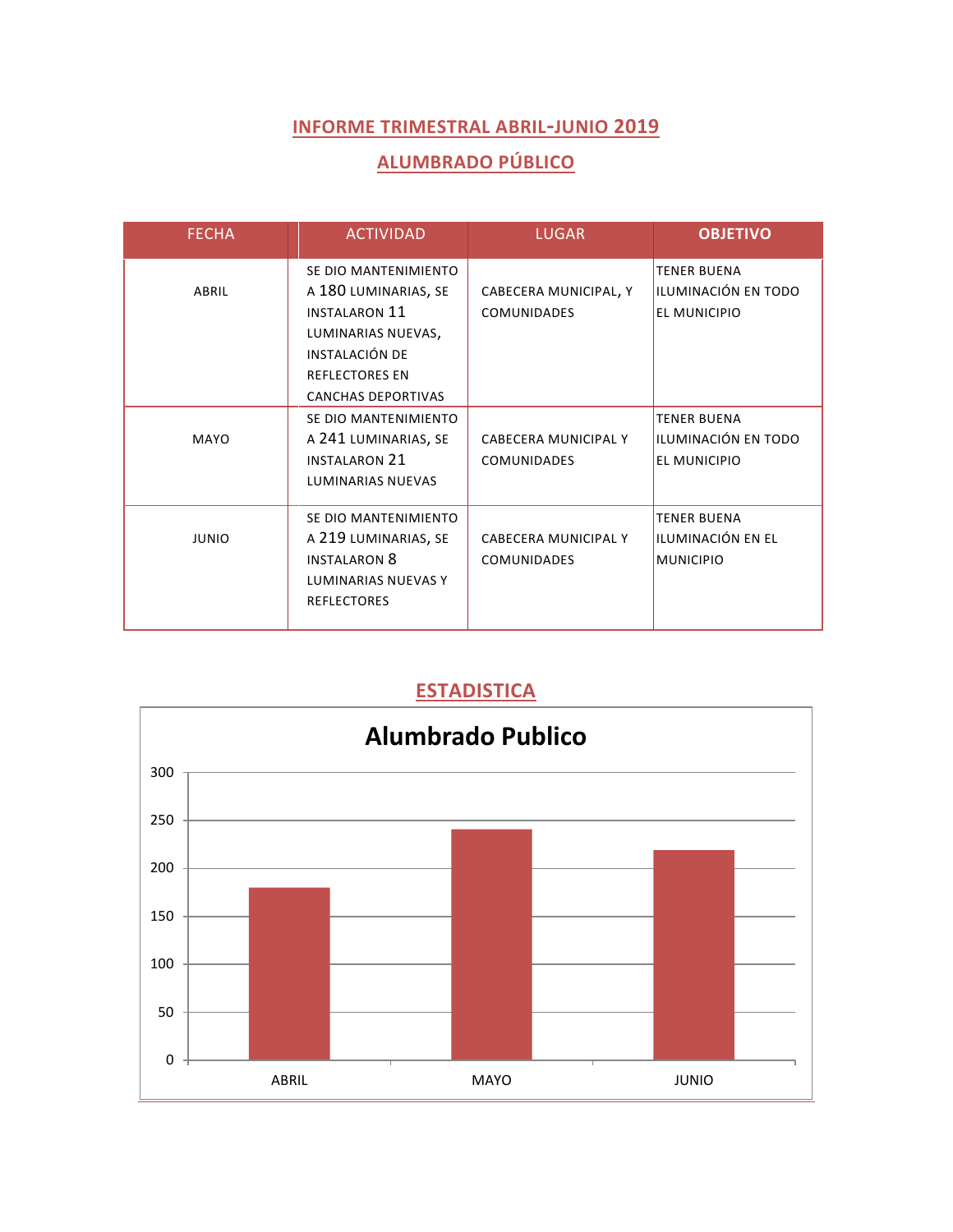# **ASEO PÚBLICO**

| <b>FECHA</b> | <b>ACTIVIDAD</b>                                                                     | <b>LUGAR</b>                                      | <b>OBJETIVO</b>                                                        |
|--------------|--------------------------------------------------------------------------------------|---------------------------------------------------|------------------------------------------------------------------------|
| ABRIL        | SE INSTALARON 25<br>TAMBOS PARA BASURA, Y<br>1 CONTENEDOR MÓVIL                      | CABECERA MUNICIPAL Y<br><b>COMUNIDADES</b>        | <b>MANTENER LA CIUDAD</b><br>LIMPIA Y CONSERVAR<br><b>BUENA IMAGEN</b> |
| MAYO         | SE INSTALARON 3<br>TAMBOS PARA BASURA Y<br>SE REHABILITARON 4<br><b>CONTENEDORES</b> | CABECERA MUNICIPAL Y<br><b>COMUNIDADES</b>        | <b>MANTENER LA CIUDAD</b><br>LIMPIA Y CONSERVAR<br><b>BUENA IMAGEN</b> |
| <b>JUNIO</b> | SE INSTALARON 9<br>TAMBOS PARA BASURA                                                | <b>CABECERA MUNICIPAL Y</b><br><b>COMUNIDADES</b> | <b>MANTENER LA CIUDAD</b><br>LIMPIA Y CONSERVAR<br><b>BUENA IMAGEN</b> |

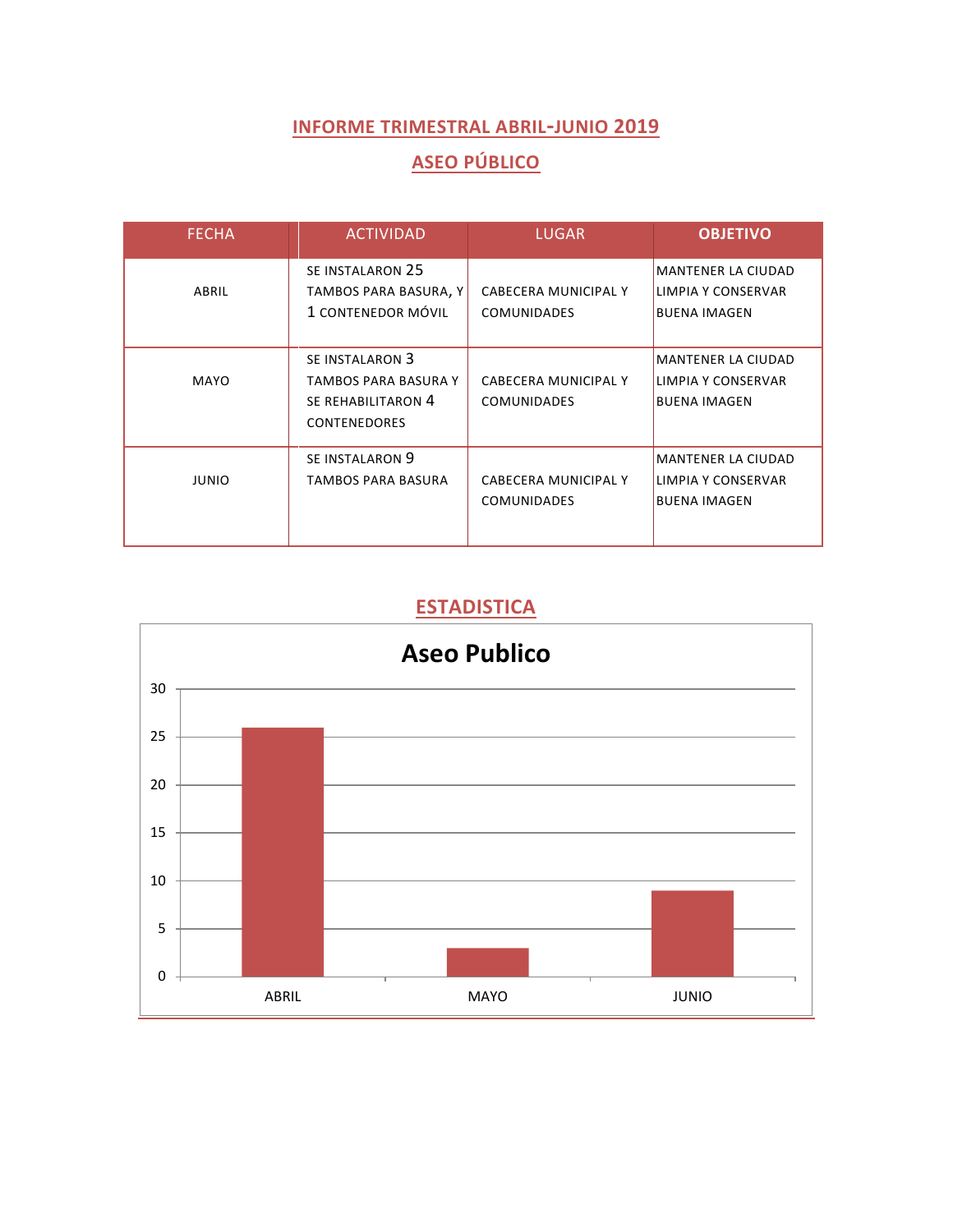## **INFORME TRIMESTRAL ABRIL-JUNIO 2019 PARQUES Y JARDINES**

| <b>FECHA</b> | <b>ACTIVIDAD</b>           | <b>LUGAR</b>         | <b>OBJETIVO</b>           |
|--------------|----------------------------|----------------------|---------------------------|
|              | <b>SE REALIZO</b>          |                      | <b>PROPORCIONAR A LA</b>  |
| ABRIL        | <b>MANTENIMIENTO DE 14</b> | CABECERA MUNICIPAL Y | POBLACIÓN ESPACIOS        |
|              | ESPACIOS PÚBLICOS          | <b>COMUNIDADES</b>   | <b>DIGNOS MEDIANTE LA</b> |
|              | (PLAZAS, PARQUES,          |                      | PODA DE CÉSPED,           |
|              | CAMELLONES,                |                      | <b>PLANTAS Y ARBOLES</b>  |
|              | JARDINERAS)                |                      |                           |
|              | <b>SE REALIZO</b>          |                      | <b>PROPORCIONAR A LA</b>  |
| MAYO         | MANTENIMIENTO DE 16        | CABECERA MUNICIPAL Y | POBLACIÓN ESPACIOS        |
|              | <b>ESPACIOS PÚBLICOS</b>   | <b>COMUNIDADES</b>   | <b>DIGNOS MEDIANTE LA</b> |
|              | (PLAZAS, PARQUES,          |                      | PODA DE CÉSPED,           |
|              | CAMELLONES,                |                      | <b>PLANTAS Y ARBOLES</b>  |
|              | JARDINERAS)                |                      |                           |
|              | <b>SE REALIZO</b>          |                      | PROPORCIONAR A LA         |
| <b>JUNIO</b> | <b>MANTENIMIENTO DE 14</b> | CABECERA MUNICIPAL Y | POBLACIÓN ESPACIOS        |
|              | <b>ESPACIOS PÚBLICOS</b>   | <b>COMUNIDADES</b>   | <b>DIGNOS MEDIANTE LA</b> |
|              | (PLAZAS, PARQUES,          |                      | PODA DE CÉSPED,           |
|              | CAMELLONES,                |                      | <b>PLANTAS Y ARBOLES</b>  |
|              | JARDINERAS)                |                      |                           |

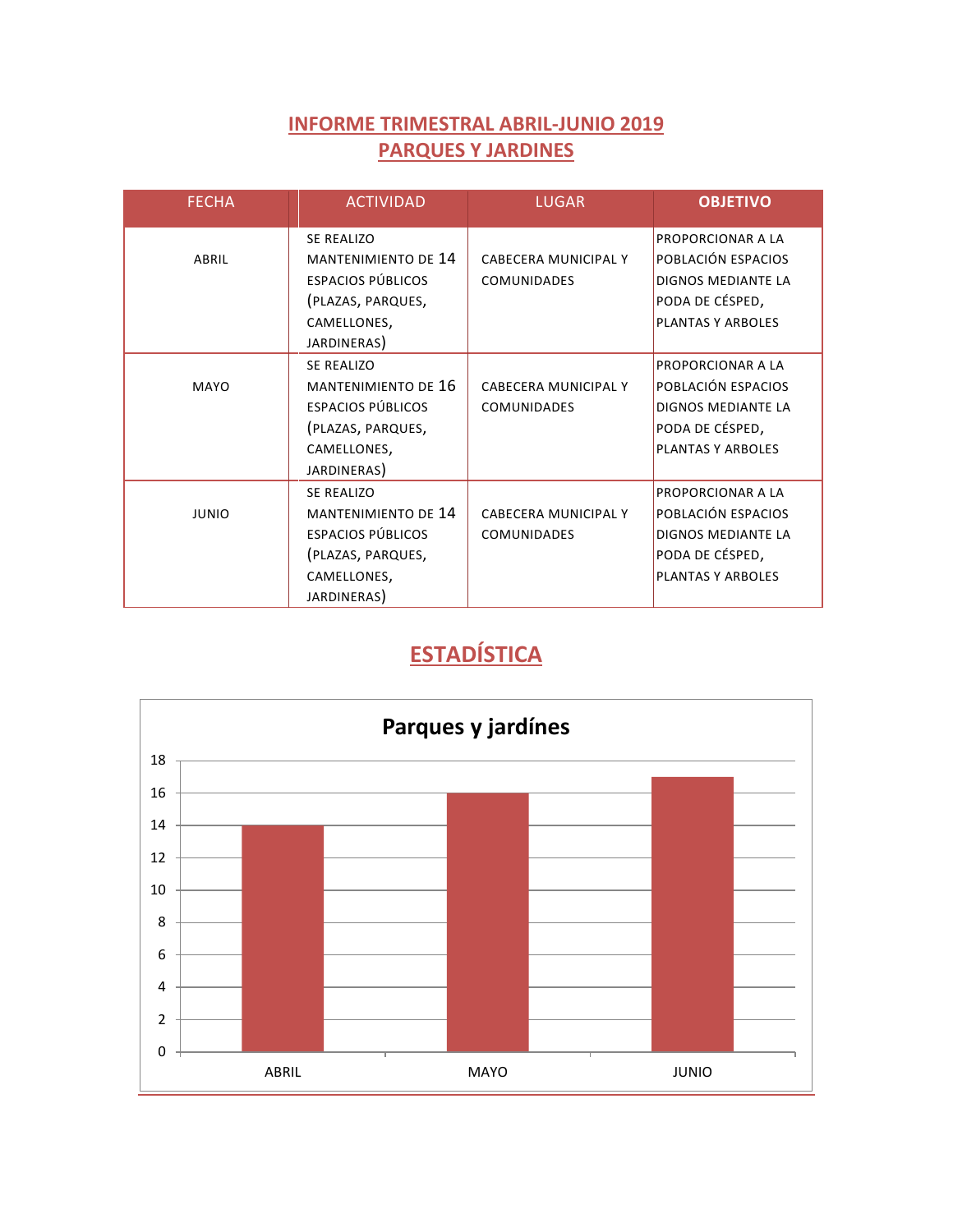#### **RASTRO MUNICIPAL**

| <b>FECHA</b> | <b>ACTIVIDAD</b>                                          | <b>LUGAR</b>              | <b>OBJETIVO</b>                                                                                                                                                                                       |
|--------------|-----------------------------------------------------------|---------------------------|-------------------------------------------------------------------------------------------------------------------------------------------------------------------------------------------------------|
| ABRIL        | SE SACRIFICARON 67<br>ANIMALES BOVINOS Y<br>1226 PORCINOS | CABECERA MUNICIPAL        | <b>PROPORCIONAR</b><br><b>INSTALACIONES</b><br>ADECUADAS PARA EL<br>SACRIFICIO DE ANIMALES<br><b>MEDIANTE LOS</b><br>PROCEDIMIENTOS MÁS<br><b>CONVENIENTES PARA EL</b><br>CONSUMO DE LA<br>POBLACIÓN. |
| MAYO         | SE SACRIFICARON 74<br>ANIMALES BOVINOS Y<br>1278 PORCINOS | <b>CABECERA MUNICIPAL</b> | <b>PROPORCIONAR</b><br><b>INSTALACIONES</b><br>ADECUADAS PARA EL<br>SACRIFICIO DE ANIMALES<br><b>MEDIANTE LOS</b><br>PROCEDIMIENTOS MÁS<br><b>CONVENIENTES PARA EL</b><br>CONSUMO DE LA<br>POBLACIÓN. |
| <b>JUNIO</b> | SE SACRIFICARON 71<br>ANIMALES BOVINOS Y<br>1231 PORCINOS | CABECERA MUNICIPAL        | <b>PROPORCIONAR</b><br><b>INSTALACIONES</b><br>ADECUADAS PARA EL<br>SACRIFICIO DE ANIMALES<br><b>MEDIANTE LOS</b><br>PROCEDIMIENTOS MÁS<br><b>CONVENIENTES PARA EL</b><br>CONSUMO DE LA<br>POBLACIÓN. |